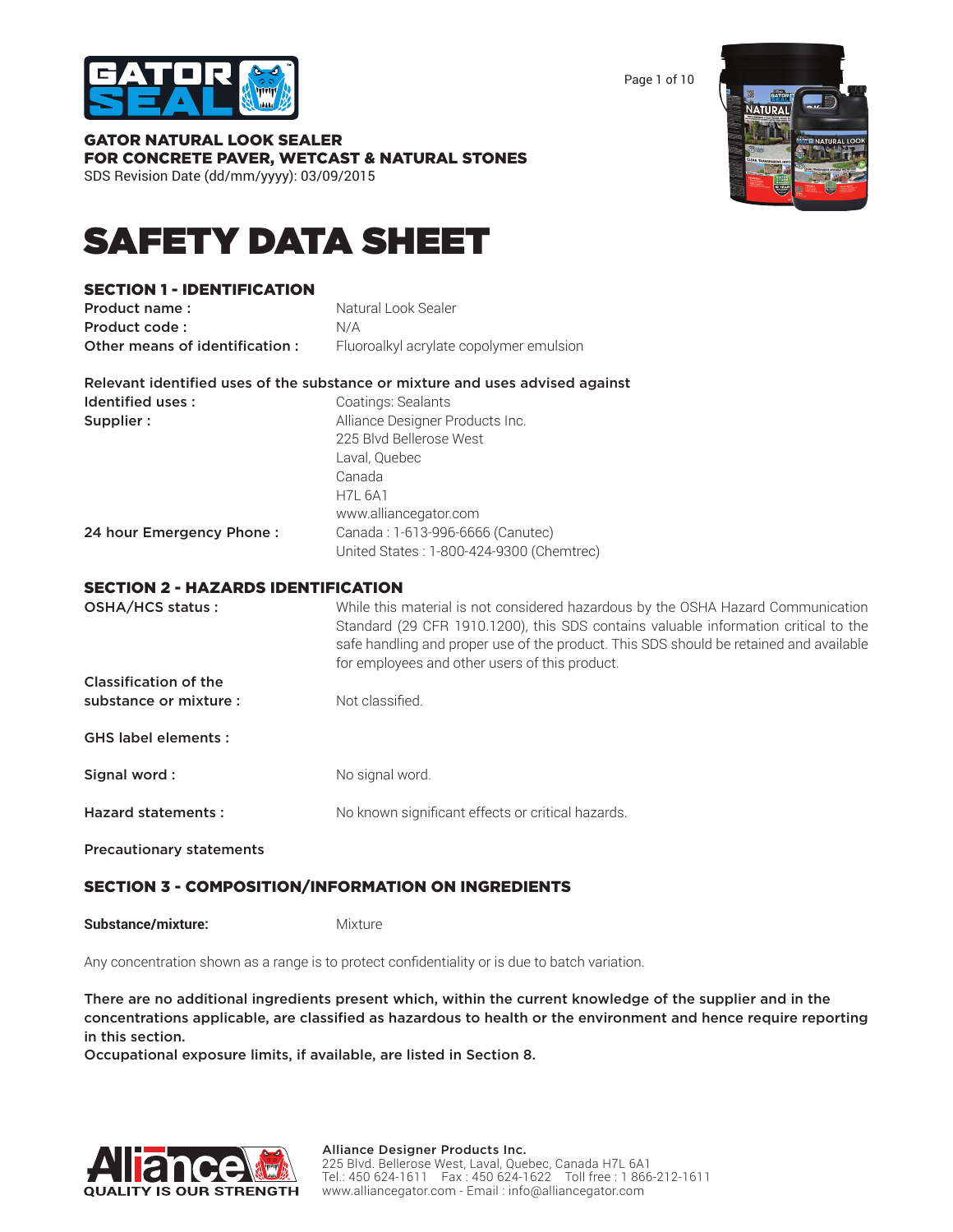

Page 2 of 10

GATOR NATURAL LOOK SEALER FOR CONCRETE PAVER, WETCAST & NATURAL STONES SDS Revision Date (dd/mm/yyyy): 03/09/2015



# SECTION 4 - FIRST AID MEASURES

### **DESCRIPTION OF NECESSARY FIRST AID MEASURES**

| Eye contact : | Immediately flush eyes with plenty of water, occasionally lifting the upper and lower<br>eyelids. Check for and remove any contact lenses. Get medical attention if irritation<br>occurs.                                                                                                                                                            |
|---------------|------------------------------------------------------------------------------------------------------------------------------------------------------------------------------------------------------------------------------------------------------------------------------------------------------------------------------------------------------|
| Inhalation:   | Remove victim to fresh air and keep at rest in a position comfortable for breathing. Get<br>medical attention if symptoms occur.                                                                                                                                                                                                                     |
| Skin contact: | Flush contaminated skin with plenty of water. Remove contaminated clothing and<br>shoes. Get medical attention if symptoms occur.                                                                                                                                                                                                                    |
| Ingestion:    | Wash out mouth with water. Remove victim to fresh air and keep at rest in a position<br>comfortable for breathing. If material has been swallowed and the exposed person<br>is conscious, give small quantities of water to drink. Do not induce vomiting unless<br>directed to do so by medical personnel. Get medical attention if symptoms occur. |

### **MOST IMPORTANT SYMPTOMS/EFFECTS, ACUTE AND DELAYED**

### **POTENTIAL ACUTE HEALTH EFFECTS**

| Eve contact:  | No known significant effects or critical hazards. |
|---------------|---------------------------------------------------|
| Inhalation:   | No known significant effects or critical hazards. |
| Skin contact: | No known significant effects or critical hazards. |
| Ingestion:    | No known significant effects or critical hazards. |

### **OVER-EXPOSURE SIGNS/SYMPTOMS**

| Eye contact:  | No specific data. |
|---------------|-------------------|
| Inhalation:   | No specific data. |
| Skin contact: | No specific data. |
| Ingestion:    | No specific data. |

#### **INDICATION OF IMMEDIATE MEDICAL ATTENTION AND SPECIAL TREATMENT NEEDED, IF NECESSARY**

| Notes to physician :        | Treat symptomatically. Contact poison treatment specialist immediately if large    |
|-----------------------------|------------------------------------------------------------------------------------|
|                             | quantities have been ingested or inhaled.                                          |
| Specific treatments :       | No specific treatment.                                                             |
| Protection of first-aiders: | No action shall be taken involving any personal risk or without suitable training. |

### **SEE TOXICOLOGICAL INFORMATION (SECTION 11)**

### SECTION 5 - FIRE FIGHTING MEASURES

| <b>EXTINGUISHING MEDIA</b><br>Suitable extinguishing media:<br>Unsuitable extinguishing media: | Use an extinguishing agent suitable for the surrounding fire.<br>None known.        |
|------------------------------------------------------------------------------------------------|-------------------------------------------------------------------------------------|
| Specific hazards arising<br>from the chemical:                                                 | In a fire or if heated, a pressure increase will occur and the container may burst. |
| المموسم والجبيب وامسمدها ال                                                                    |                                                                                     |

| <b>Hazardous thermal</b> |  |
|--------------------------|--|
| decomposition products : |  |

No specific data.



Alliance Designer Products Inc. 225 Blvd. Bellerose West, Laval, Quebec, Canada H7L 6A1 Tel.: 450 624-1611 Fax : 450 624-1622 Toll free : 1 866-212-1611 www.alliancegator.com - Email : info@alliancegator.com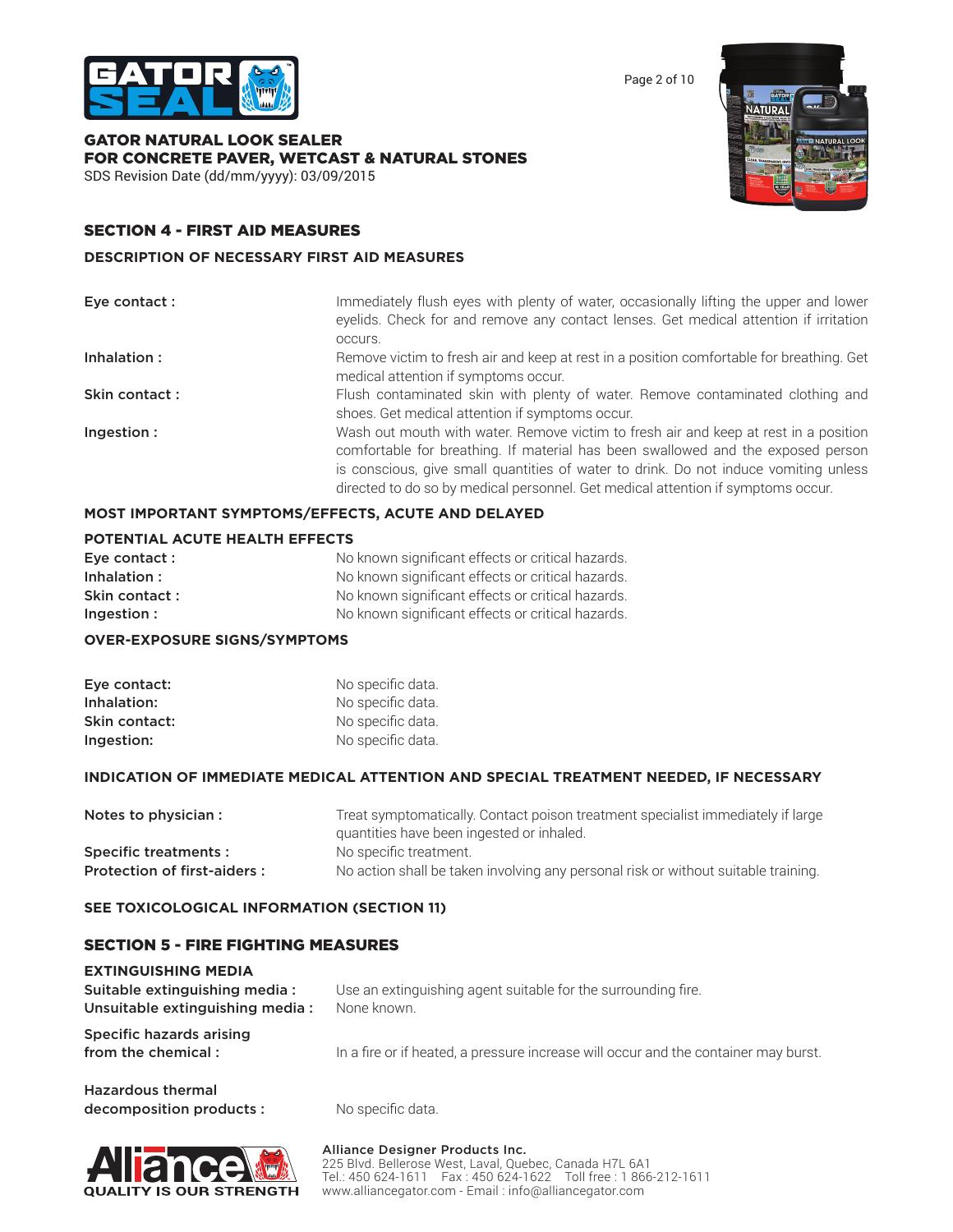

Page 3 of 10

GATOR NATURAL LOOK SEALER FOR CONCRETE PAVER, WETCAST & NATURAL STONES SDS Revision Date (dd/mm/yyyy): 03/09/2015



# SECTION 5 - FIRE FIGHTING MEASURES (CONT.)

| Special protective actions    |                                                                                                                                                                                                   |
|-------------------------------|---------------------------------------------------------------------------------------------------------------------------------------------------------------------------------------------------|
| for fire-fighters :           | Promptly isolate the scene by removing all persons from the vicinity of the incident if<br>there is a fire. No action shall be taken involving any personal risk or without suitable<br>training. |
| Special protective            |                                                                                                                                                                                                   |
| equipment for fire-fighters : | Fire-fighters should wear appropriate protective equipment and self-contained<br>breathing apparatus (SCBA) with a full face-piece operated in positive pressure mode.                            |

### SECTION 6 - ACCIDENTAL RELEASE MEASURES

### **PERSONAL PRECAUTIONS, PROTECTIVE EQUIPMENT AND EMERGENCY PROCEDURES**

| For non-emergency personnel :                                | No action shall be taken involving any personal risk or without suitable training. Evacuate<br>surrounding areas. Keep unnecessary and unprotected personnel from entering. Do<br>not touch or walk through spilled material. Put on appropriate personal protective<br>equipment.                                                                          |
|--------------------------------------------------------------|-------------------------------------------------------------------------------------------------------------------------------------------------------------------------------------------------------------------------------------------------------------------------------------------------------------------------------------------------------------|
| For emergency responders :                                   | If specialised clothing is required to deal with the spillage, take note of any information<br>in Section 8 on suitable and unsuitable materials. See also the information in "For non-<br>emergency personnel".                                                                                                                                            |
| <b>Environmental precautions:</b>                            | Avoid dispersal of spilled material and runoff and contact with soil, waterways, drains<br>and sewers. Inform the relevant authorities if the product has caused environmental<br>pollution (sewers, waterways, soil or air).                                                                                                                               |
| <b>METHODS AND MATERIALS FOR CONTAINMENT AND CLEANING UP</b> |                                                                                                                                                                                                                                                                                                                                                             |
| Small spill:                                                 | Stop leak if without risk. Move containers from spill area. Use spark-proof tools and<br>explosion-proof equipment. Dilute with water and mop up if water-soluble. Alternatively,<br>or if water-insoluble, absorb with an inert dry material and place in an appropriate waste<br>disposal container. Dispose of via a licensed waste disposal contractor. |
| Large spill:                                                 | Stop leak if without risk. Move containers from spill area. Use spark-proof tools and explosion-<br>proof equipment. Approach release from upwind. Prevent entry into sewers, water courses,<br>basements or confined areas. Wash spillages into an effluent treatment plant or proceed                                                                     |

as follows. Contain and collect spillage with non-combustible, absorbent material e.g. sand, earth, vermiculite or diatomaceous earth and place in container for disposal according to local regulations (see Section 13). Dispose of via a licensed waste disposal contractor. Contaminated absorbent material may pose the same hazard as the spilled product. Note: see Section 1 for emergency contact information and Section 13 for waste disposal.

# SECTION 7 - HANDLING AND STORAGE

#### **PRECAUTIONS FOR SAFE HANDLING**

**Protective measures :** Put on appropriate personal protective equipment (see Section 8).

Advice on general

occupational hygiene : Eating, drinking and smoking should be prohibited in areas where this material is handled, stored and processed. Workers should wash hands and face before eating, drinking and smoking. Remove contaminated clothing and protective equipment before entering eating areas. See also Section 8 for additional information on hygiene measures.



# Alliance Designer Products Inc.

225 Blvd. Bellerose West, Laval, Quebec, Canada H7L 6A1 Tel.: 450 624-1611 Fax : 450 624-1622 Toll free : 1 866-212-1611 www.alliancegator.com - Email : info@alliancegator.com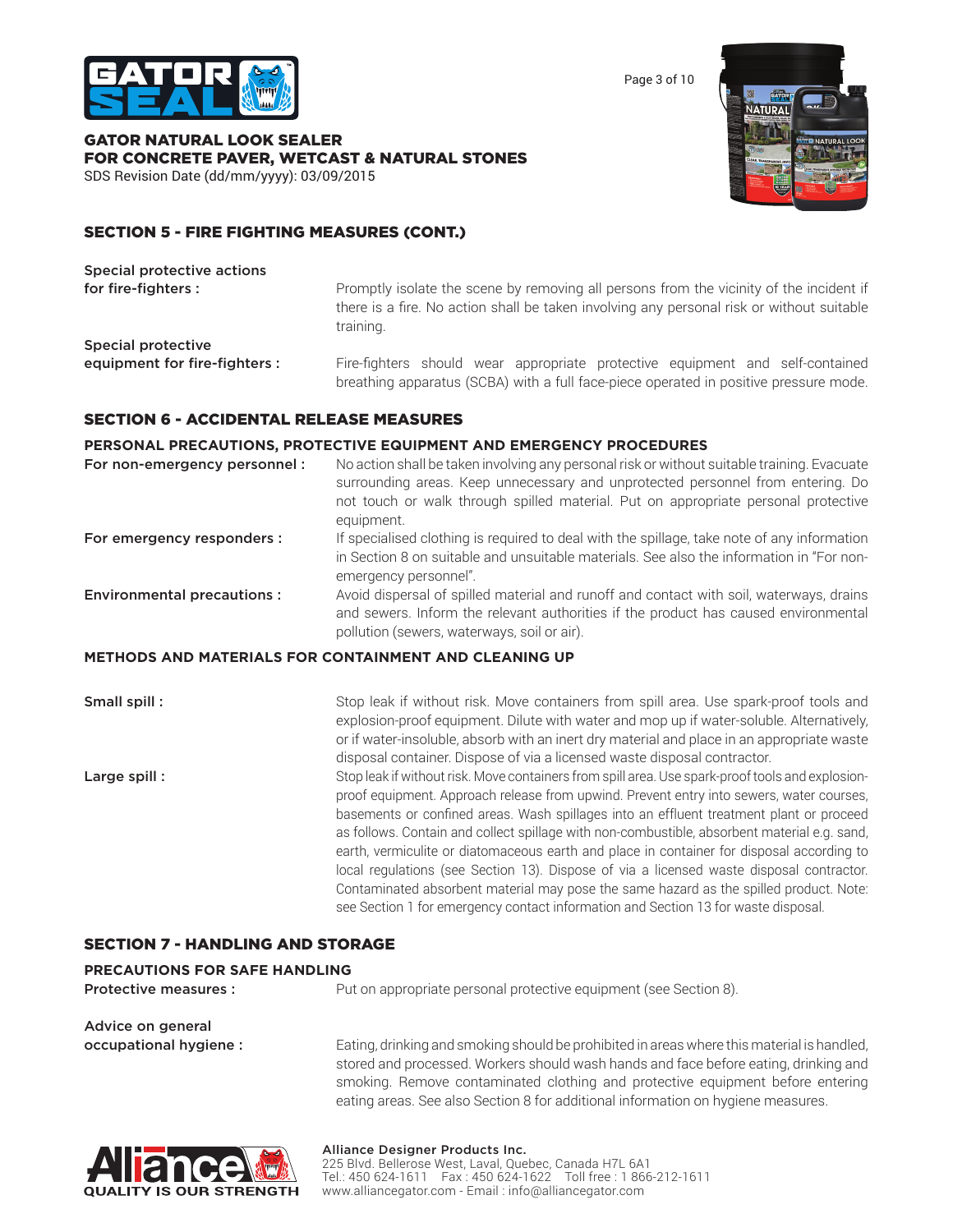

Page 4 of 10

GATOR NATURAL LOOK SEALER FOR CONCRETE PAVER, WETCAST & NATURAL STONES SDS Revision Date (dd/mm/yyyy): 03/09/2015



# SECTION 7 - HANDLING AND STORAGE (CONT.)

Conditions for safe storage,

including any incompatibilities : Store in accordance with local regulations. Store in original container protected from direct sunlight in a dry, cool and well-ventilated area, away from incompatible materials (see Section 10) and food and drink. Keep container tightly closed and sealed until ready for use. Containers that have been opened must be carefully resealed and kept upright to prevent leakage. Do not store in unlabeled containers. Use appropriate containment to avoid environmental contamination.

# SECTION 8 - EXPOSURE CONTROLS AND PERSONAL PROTECTION

| <b>CONTROL PARAMETERS</b><br><b>Occupational exposure limits</b> |                                                                                                                                                                                                                                                                                                                                                                                                                |
|------------------------------------------------------------------|----------------------------------------------------------------------------------------------------------------------------------------------------------------------------------------------------------------------------------------------------------------------------------------------------------------------------------------------------------------------------------------------------------------|
| Ingredient name<br>None.                                         | <b>Exposure limits</b>                                                                                                                                                                                                                                                                                                                                                                                         |
|                                                                  | Appropriate engineering controls: Good general ventilation should be sufficient to control worker exposure to airborne<br>contaminants.                                                                                                                                                                                                                                                                        |
| <b>Environmental exposure</b>                                    |                                                                                                                                                                                                                                                                                                                                                                                                                |
| controls:                                                        | Emissions from ventilation or work process equipment should be checked to ensure<br>they comply with the requirements of environmental protection legislation. In some<br>cases, fume scrubbers, filters or engineering modifications to the process equipment<br>will be necessary to reduce emissions to acceptable levels.                                                                                  |
| <b>INDIVIDUAL PROTECTION MEASURES</b>                            |                                                                                                                                                                                                                                                                                                                                                                                                                |
| <b>Hygiene measures:</b>                                         | Wash hands, forearms and face thoroughly after handling chemical products,<br>before eating, smoking and using the lavatory and at the end of the working period.<br>Appropriate techniques should be used to remove potentially contaminated clothing.<br>Wash contaminated clothing before reusing. Ensure that eyewash stations and safety<br>showers are close to the workstation location.                |
| Eye/face protection :                                            | Safety eyewear complying with an approved standard should be used when a risk<br>assessment indicates this is necessary to avoid exposure to liquid splashes, mists,<br>gases or dusts. If contact is possible, the following protection should be worn, unless<br>the assessment indicates a higher degree of protection: safety glasses with side-shields.<br>Recommended: safety glasses with side-shields. |
| <b>SKIN PROTECTION</b>                                           |                                                                                                                                                                                                                                                                                                                                                                                                                |
| Hand protection :                                                | Chemical-resistant, impervious gloves complying with an approved standard should be<br>worn at all times when handling chemical products if a risk assessment indicates this is<br>necessary. > 8 hours (breakthrough time): butyl rubber                                                                                                                                                                      |
| Body protection :                                                | Personal protective equipment for the body should be selected based on the task being<br>performed and the risks involved and should be approved by a specialist before handling<br>this product. Recommended: lab coat                                                                                                                                                                                        |
| Other skin protection :                                          | Appropriate footwear and any additional skin protection measures should be selected<br>based on the task being performed and the risks involved and should be approved by a<br>specialist before handling this product.                                                                                                                                                                                        |
|                                                                  |                                                                                                                                                                                                                                                                                                                                                                                                                |

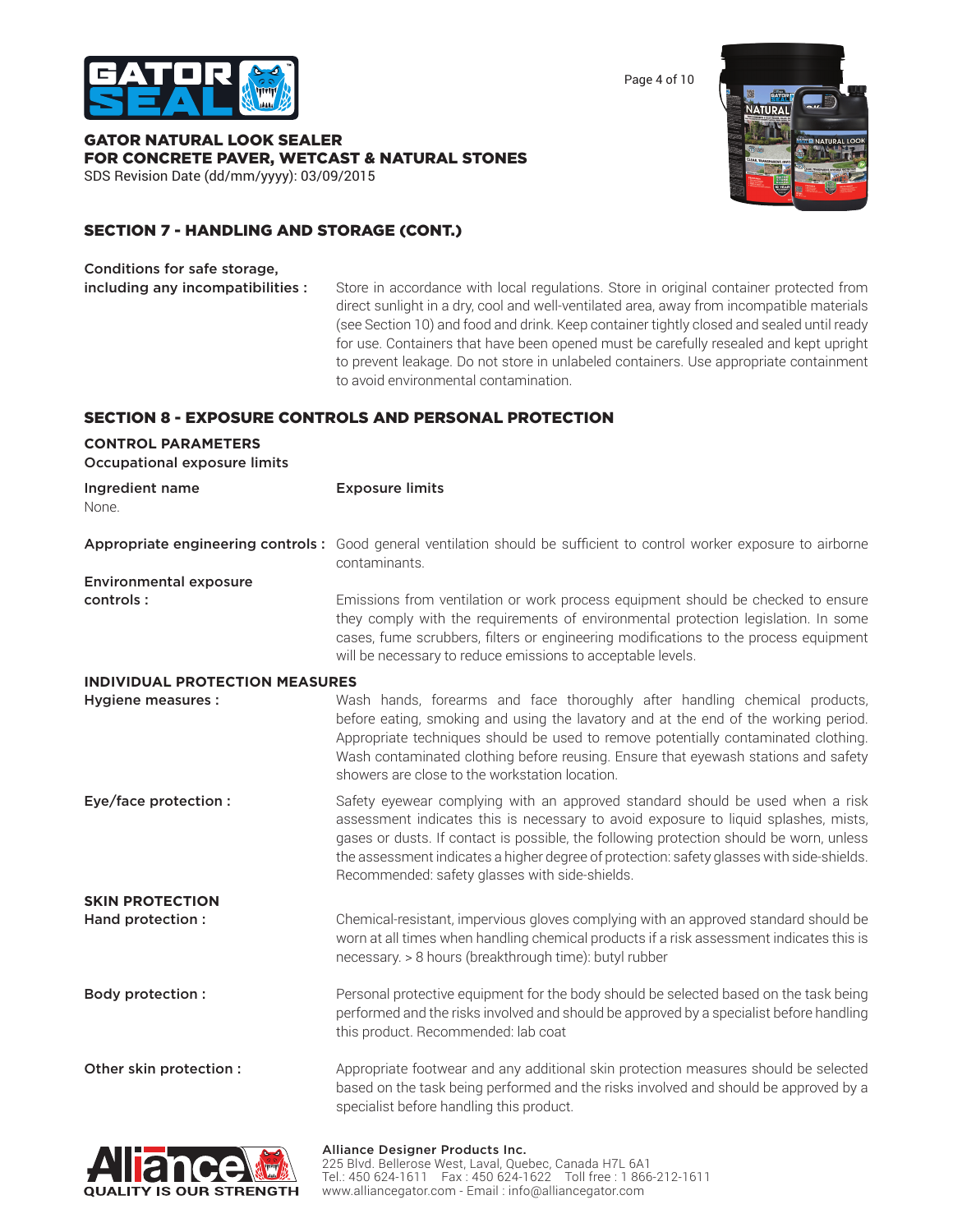

Page 5 of 10

# GATOR NATURAL LOOK SEALER FOR CONCRETE PAVER, WETCAST & NATURAL STONES

SDS Revision Date (dd/mm/yyyy): 03/09/2015



# SECTION 8 - EXPOSURE CONTROLS AND PERSONAL PROTECTION (CONT.)

**Respiratory protection :** Use a properly fitted, air-purifying or air-fed respirator complying with an approved standard if a risk assessment indicates this is necessary. Respirator selection must be based on known or anticipated exposure levels, the hazards of the product and the safe working limits of the selected respirator.

# SECTION 9 - PHYSICAL AND CHEMICAL PROPERTIES

### **APPEARANCE**

| Physical state:      | Liquid.                                |
|----------------------|----------------------------------------|
| Colour:              | Yellowish-brown.                       |
| Odour:               | Acetic acid.                           |
| $pH$ :               | 2.9 to 5.9                             |
| Melting point:       | $4^{\circ}$ C (39.2 $^{\circ}$ F)      |
| Boiling point:       | 100°C (212°F)                          |
| Flash point :        | [Product does not sustain combustion.] |
| Evaporation rate:    | Not available.                         |
| Vapor pressure:      | Not available.                         |
| Vapor density:       | Not available.                         |
| Relative density:    |                                        |
| Solubility in water: | Not available.                         |
| Viscosity:           | Not available.                         |
| VOC:                 | Not available.                         |

# SECTION 10 - STABILITY AND REACTIVITY

| Reactivity:                | No specific test data related to reactivity available for this product or its ingredients.                          |
|----------------------------|---------------------------------------------------------------------------------------------------------------------|
| <b>Chemical stability:</b> | The product is stable.                                                                                              |
|                            | Possibility of hazardous reactions: Under normal conditions of storage and use, hazardous reactions will not occur. |
| Conditions to avoid :      | No specific data.                                                                                                   |
| Incompatible materials:    | No specific data.                                                                                                   |
|                            | Hazardous decomposition products: Under normal conditions of storage and use, hazardous decomposition products      |
|                            | should not be produced.                                                                                             |

# SECTION 11 - TOXICOLOGICAL INFORMATION

INFORMATION ON TOXICOLOGICAL EFFECTS

ACUTE TOXICITY Not available.

IRRITATION/CORROSION Not available.

SENSITIZATION

Mutagenicity

Product/ingredient name **Experiment** Result Not available.

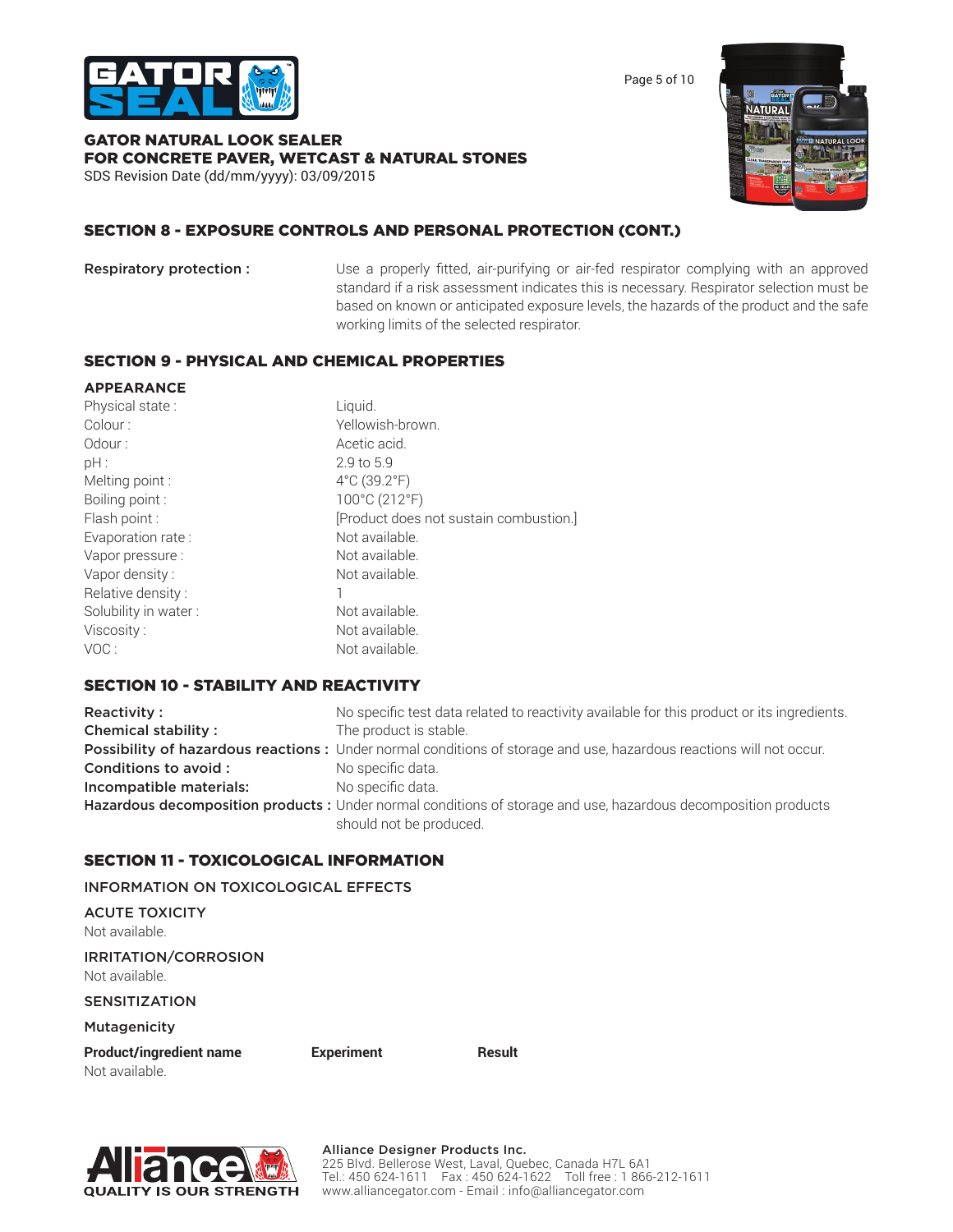

Page 6 of 10

# GATOR NATURAL LOOK SEALER FOR CONCRETE PAVER, WETCAST & NATURAL STONES

SDS Revision Date (dd/mm/yyyy): 03/09/2015



# SECTION 11 - TOXICOLOGICAL INFORMATION (CONT.)

| <b>CARCINOGENICITY</b>                                                                      |                      |                                                                                                                                                                                                                  |                      |             |                |                 |                 |
|---------------------------------------------------------------------------------------------|----------------------|------------------------------------------------------------------------------------------------------------------------------------------------------------------------------------------------------------------|----------------------|-------------|----------------|-----------------|-----------------|
| <b>Product/ingredient name</b><br>Not available.                                            | Result               |                                                                                                                                                                                                                  | <b>Species</b>       | <b>Dose</b> |                | <b>Exposure</b> |                 |
| <b>REPRODUCTIVE TOXICITY</b>                                                                |                      |                                                                                                                                                                                                                  |                      |             |                |                 |                 |
| Product/ingredient name                                                                     | Maternal<br>toxicity | Fertility                                                                                                                                                                                                        | Development<br>toxin |             | <b>Species</b> | Dose            | <b>Exposure</b> |
| Not available.                                                                              |                      |                                                                                                                                                                                                                  |                      |             |                |                 |                 |
| <b>TERATOGENICITY</b>                                                                       |                      |                                                                                                                                                                                                                  |                      |             |                |                 |                 |
| Not available.                                                                              |                      |                                                                                                                                                                                                                  |                      |             |                |                 |                 |
| SPECIFIC TARGET ORGAN TOXICITY (SINGLE EXPOSURE)                                            |                      |                                                                                                                                                                                                                  |                      |             |                |                 |                 |
| Not available.                                                                              |                      |                                                                                                                                                                                                                  |                      |             |                |                 |                 |
| SPECIFIC TARGET ORGAN TOXICITY (REPEATED EXPOSURE)                                          |                      |                                                                                                                                                                                                                  |                      |             |                |                 |                 |
| Not available.                                                                              |                      |                                                                                                                                                                                                                  |                      |             |                |                 |                 |
| <b>ASPIRATION HAZARD</b>                                                                    |                      |                                                                                                                                                                                                                  |                      |             |                |                 |                 |
| <b>Name</b><br>Not available.                                                               | <b>Result</b>        |                                                                                                                                                                                                                  |                      |             |                |                 |                 |
| POTENTIAL ACUTE HEALTH EFFECTS                                                              |                      |                                                                                                                                                                                                                  |                      |             |                |                 |                 |
| Eye contact<br><b>Inhalation</b><br>Skin contact<br>Ingestion                               |                      | No known significant effects or critical hazards.<br>No known significant effects or critical hazards.<br>No known significant effects or critical hazards.<br>No known significant effects or critical hazards. |                      |             |                |                 |                 |
| SYMPTOMS RELATED TO THE PHYSICAL, CHEMICAL AND TOXICOLOGICAL CHARACTERISTICS                |                      |                                                                                                                                                                                                                  |                      |             |                |                 |                 |
| Eye contact                                                                                 | ÷                    | No specific data.                                                                                                                                                                                                |                      |             |                |                 |                 |
| <b>Inhalation</b>                                                                           |                      | No specific data.                                                                                                                                                                                                |                      |             |                |                 |                 |
| Skin contact<br><b>Ingestion</b>                                                            |                      | No specific data.<br>No specific data.                                                                                                                                                                           |                      |             |                |                 |                 |
| DELAYED AND IMMEDIATE EFFECTS AND ALSO CHRONIC<br>EFFECTS FROM SHORT AND LONG TERM EXPOSURE |                      |                                                                                                                                                                                                                  |                      |             |                |                 |                 |
| <b>SHORT TERM EXPOSURE</b>                                                                  |                      |                                                                                                                                                                                                                  |                      |             |                |                 |                 |
| Potential immediate effects<br><b>Potential delayed effects</b>                             | ÷<br>÷               | Not available.<br>Not available.                                                                                                                                                                                 |                      |             |                |                 |                 |
| <b>LONG TERM EXPOSURE</b>                                                                   |                      |                                                                                                                                                                                                                  |                      |             |                |                 |                 |
| Potential immediate effects<br><b>Potential delayed effects</b>                             | ÷                    | Not available.<br>Not available.                                                                                                                                                                                 |                      |             |                |                 |                 |

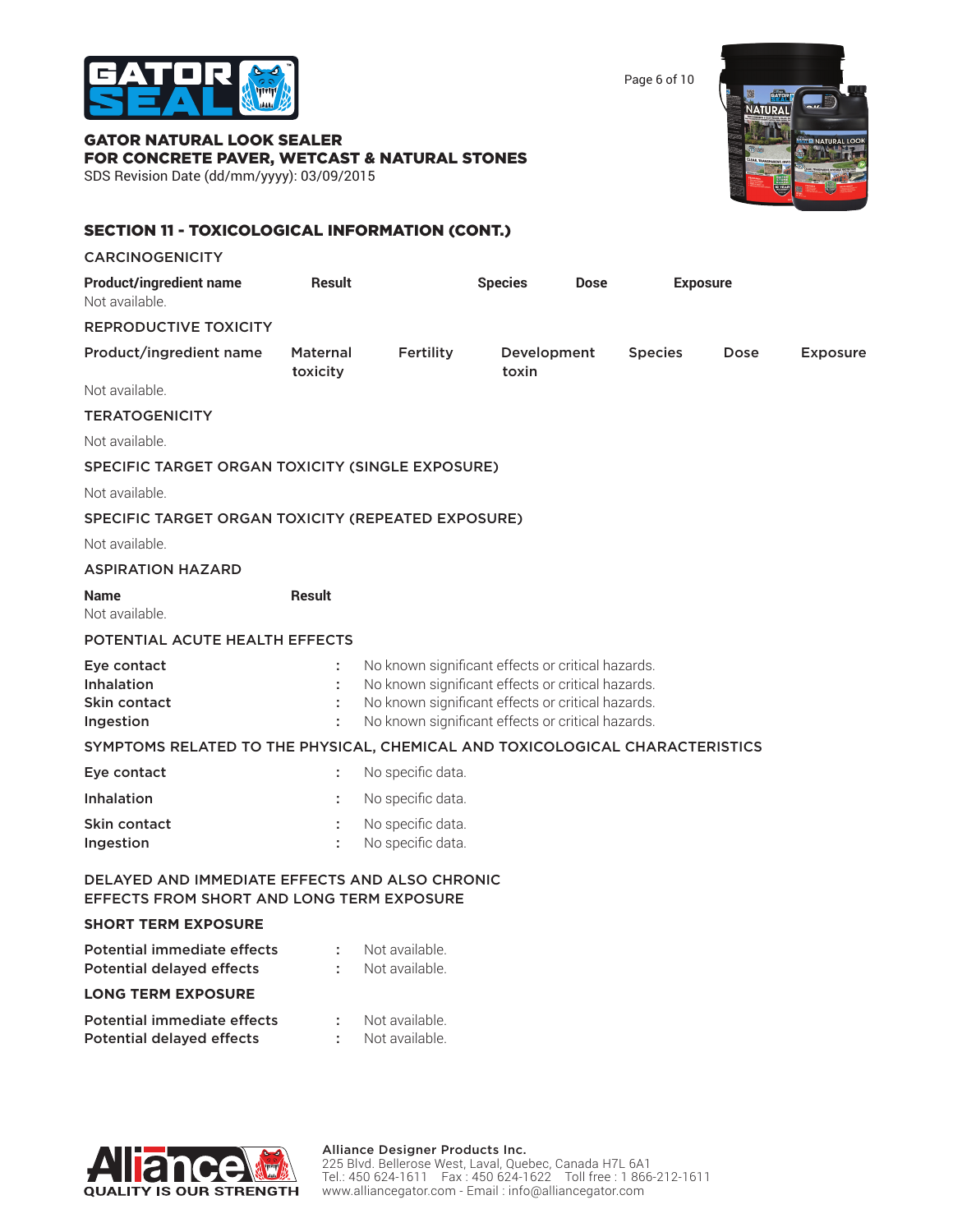

Page 7 of 10

# GATOR NATURAL LOOK SEALER FOR CONCRETE PAVER, WETCAST & NATURAL STONES

SDS Revision Date (dd/mm/yyyy): 03/09/2015



# SECTION 11 - TOXICOLOGICAL INFORMATION (CONT.)

### **POTENTIAL CHRONIC HEALTH EFFECTS**

| Conclusion / Summary                                                                                                 | Skin and eye irritation is possible from prolonged or repeated contact. Over-exposure by<br>inhalation may cause respiratory irritation. At 200°C, hydrogen fluoride and other toxic<br>fluorinated compounds may be produced; inhalation of these compounds may result in<br>serious lung irritation, pulmonary edema, kidneys and liver damage. |
|----------------------------------------------------------------------------------------------------------------------|---------------------------------------------------------------------------------------------------------------------------------------------------------------------------------------------------------------------------------------------------------------------------------------------------------------------------------------------------|
| General                                                                                                              | No known significant effects or critical hazards.                                                                                                                                                                                                                                                                                                 |
| Carcinogenicity<br>Mutagenicity<br><b>Teratogenicity</b><br><b>Developmental effects</b><br><b>Fertility effects</b> | No known significant effects or critical hazards.<br>No known significant effects or critical hazards.<br>No known significant effects or critical hazards.<br>No known significant effects or critical hazards.<br>No known significant effects or critical hazards.                                                                             |

#### NUMERICAL MEASURES OF TOXICITY ACUTE TOXICITY ESTIMATES

Not available.

### SECTION 12 - ECOLOGICAL INFORMATION

**TOXICITY** 

Not available.

PERSISTENCE AND DEGRADABILITY

Not available.

BIOACCUMULATIVE POTENTIAL

Not available.

MOBILITY IN SOIL

Other adverse effects : No known significant effects or critical hazards.

### SECTION 13 - DISPOSAL CONSIDERATIONS

**Disposal methods** : The generation of waste should be avoided or minimized wherever possible. Disposal of this product, solutions and any by-products should at all times comply with the requirements of environmental protection and waste disposal legislation and any regional local authority requirements. Dispose of surplus and non-recyclable products via a licensed waste disposal contractor. Waste should not be disposed of untreated to the sewer unless fully compliant with the requirements of all authorities with jurisdiction. Waste packaging should be recycled. Incineration or landfill should only be considered when recycling is not feasible. This material and its container must be disposed of in a safe way. Care should be taken when handling emptied containers that have not been cleaned or rinsed out. Empty containers or liners may retain some product residues. Vapor from product residues may create a highly flammable or explosive atmosphere inside the container. Do not cut, weld or grind used containers unless they have been cleaned thoroughly internally. Avoid dispersal of spilled material and runoff and contact with soil, waterways, drains and sewers.



### Alliance Designer Products Inc.

225 Blvd. Bellerose West, Laval, Quebec, Canada H7L 6A1 Tel.: 450 624-1611 Fax : 450 624-1622 Toll free : 1 866-212-1611 www.alliancegator.com - Email : info@alliancegator.com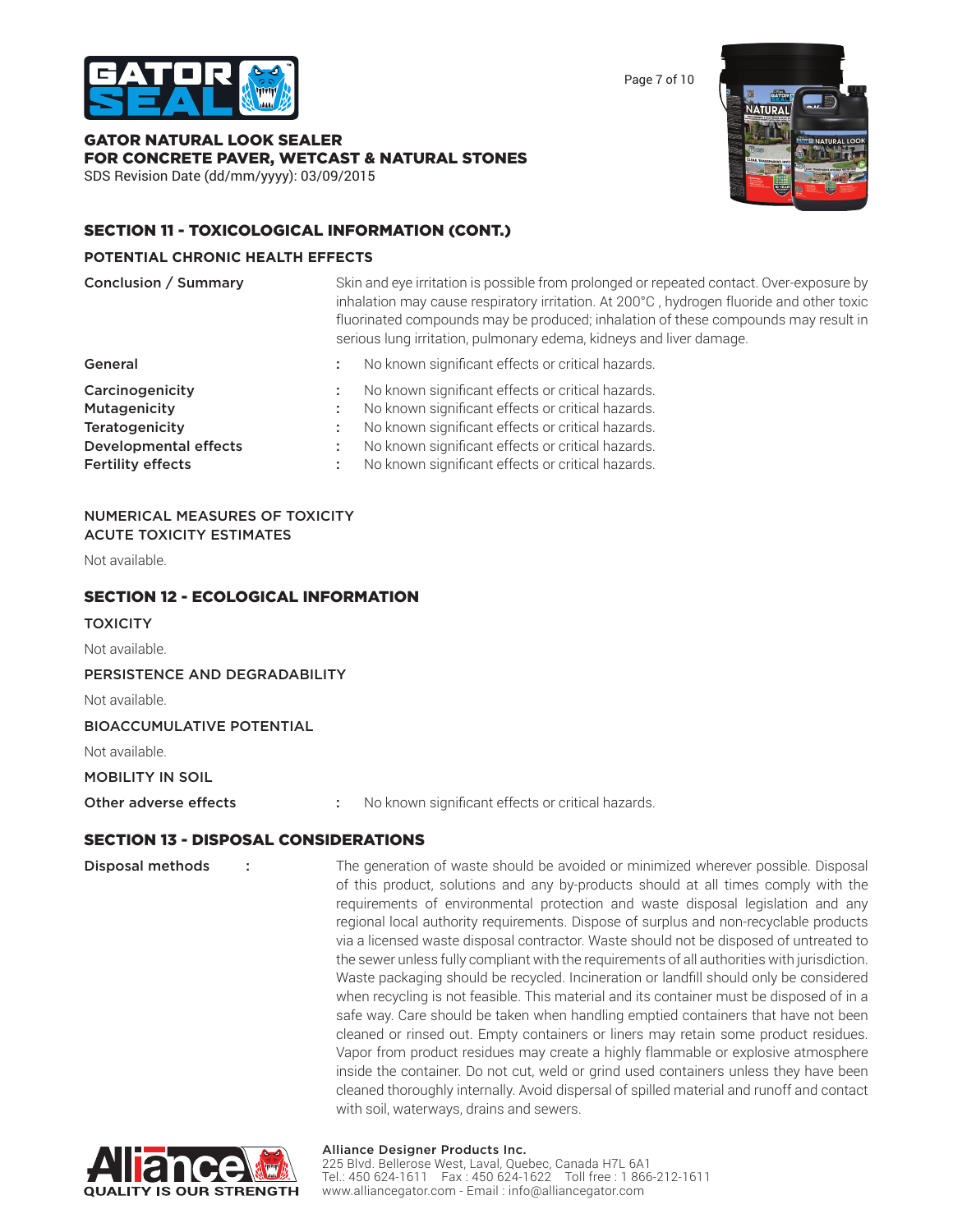

Page 8 of 10

# GATOR NATURAL LOOK SEALER FOR CONCRETE PAVER, WETCAST & NATURAL STONES



SDS Revision Date (dd/mm/yyyy): 03/09/2015

# SECTION 14 - TRANPORT INFORMATION

|                                                                                | <b>DOT Classification</b> |                | <b>TGD Classification</b>                                                                                                                                                                                        | <b>IMDG</b>   | <b>IATA</b>   |
|--------------------------------------------------------------------------------|---------------------------|----------------|------------------------------------------------------------------------------------------------------------------------------------------------------------------------------------------------------------------|---------------|---------------|
| <b>UN number</b>                                                               | Not regulated             |                | Not regulated                                                                                                                                                                                                    | Not regulated | Not regulated |
| UN proper<br>shipping name                                                     |                           |                |                                                                                                                                                                                                                  |               |               |
| <b>Transport</b><br>hazard class (es)                                          |                           |                |                                                                                                                                                                                                                  |               |               |
| Packing group                                                                  |                           |                | $\equiv$                                                                                                                                                                                                         |               |               |
| Environmental<br>hazards                                                       | No.                       |                | No.                                                                                                                                                                                                              | No.           | No.           |
| <b>Additional</b><br>information                                               |                           |                |                                                                                                                                                                                                                  |               |               |
| Special precautions for user                                                   | ÷                         |                | Transport within user's premises: always transport in closed containers that are<br>upright and secure. Ensure that persons transporting the product know what to do<br>in the event of an accident or spillage. |               |               |
| Transport in bulk according<br>to Annex II of MARPOL 73/78<br>and the IBC Code | ÷                         | Not available. |                                                                                                                                                                                                                  |               |               |

# SECTION 15 - REGULATORY INFORMATION

CALIFORNIA PROP. 65 Not available.

| Ingredient name          | Cancer | Reproductive | No significant<br>risk level | Maximum acceptable<br>dosage level                                                                                                           |
|--------------------------|--------|--------------|------------------------------|----------------------------------------------------------------------------------------------------------------------------------------------|
| U.S. Federal regulations |        |              |                              | TSCA 5(e) substance consent order: Fluoroalkyl acrylate copolymer.<br>TSCA 12(b) annual export notification: Fluoroalkyl acrylate copolymer. |

United States inventory (TSCA 8b) : All components are listed or exempted.

| Clean Air Act Section 112(b) Hazardous Air Pollutants (HAPs) | ÷  | Not listed |
|--------------------------------------------------------------|----|------------|
| <b>Clean Air Act Section 602 Class I Substances</b>          | ÷  |            |
| <b>Clean Air Act Section 602 Class II Substances</b>         |    | Not listed |
| <b>DEA List I Chemicals (Precursor Chemicals)</b>            | ÷  | Not listed |
| <b>DEA List II Chemicals (Essential Chemicals)</b>           | л. | Not listed |

SARA 302/304

COMPOSITION/INFORMATION ON INGREDIENTS

No products were found.



#### Alliance Designer Products Inc.

225 Blvd. Bellerose West, Laval, Quebec, Canada H7L 6A1 Tel.: 450 624-1611 Fax : 450 624-1622 Toll free : 1 866-212-1611 www.alliancegator.com - Email : info@alliancegator.com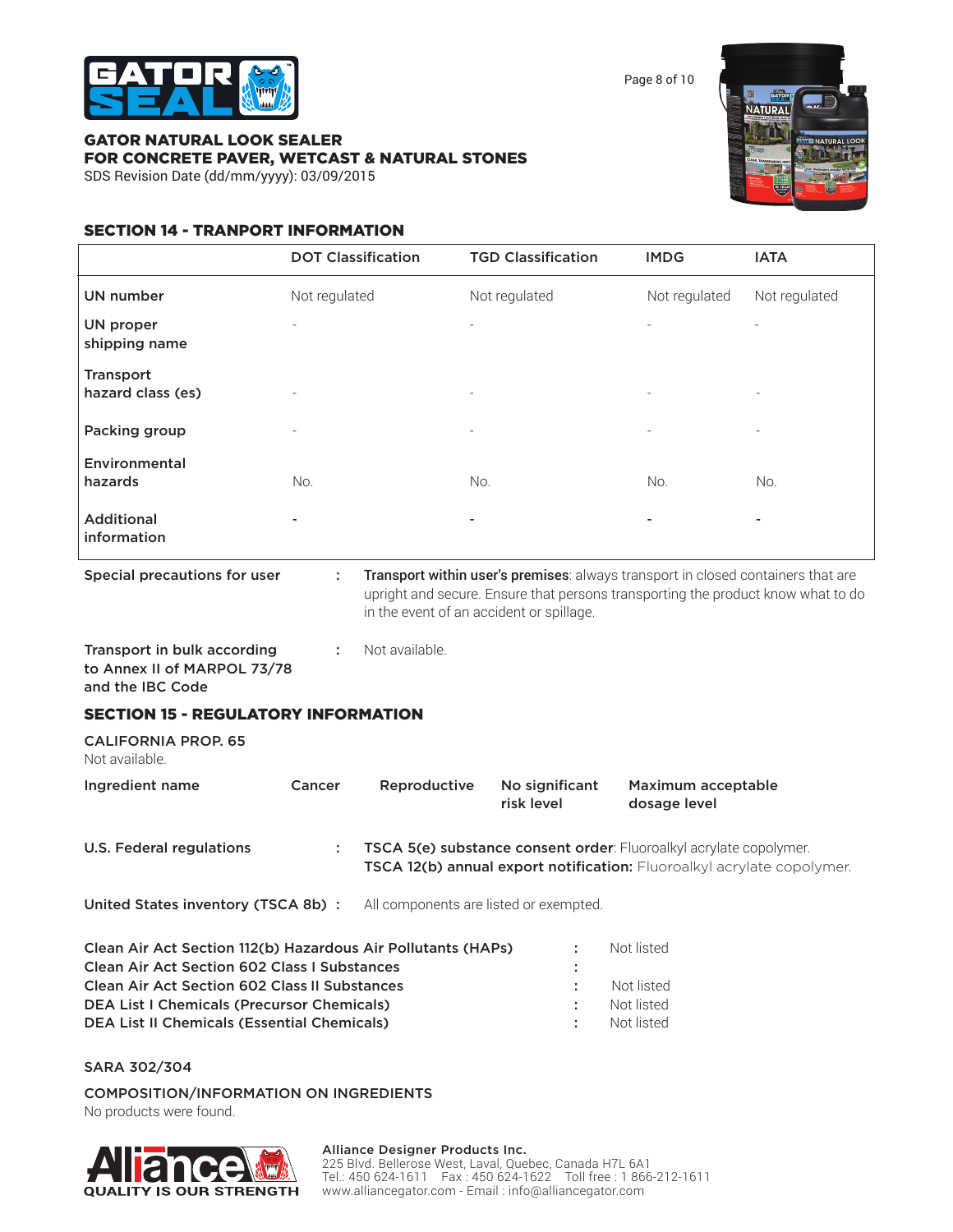

Page 9 of 10

# GATOR NATURAL LOOK SEALER FOR CONCRETE PAVER, WETCAST & NATURAL STONES

SDS Revision Date (dd/mm/yyyy): 03/09/2015

# SECTION 15 - REGULATORY INFORMATION (CONT.)

| SARA 304 RQ |  | Not applicable. |
|-------------|--|-----------------|
|-------------|--|-----------------|

| SARA 311/312      |                |
|-------------------|----------------|
| $C$ laccification | Not applicable |

# **Classification : Not** applicable.

# COMPOSITION/INFORMATION ON INGREDIENTS

No products were found.

### STATE REGULATIONS

| <b>Massachusetts</b> | ÷  | None of the components are listed. |
|----------------------|----|------------------------------------|
| New York             | ÷. | None of the components are listed. |
| <b>New Jersey</b>    | ÷. | None of the components are listed. |
| Pennsylvania         | ÷. | None of the components are listed. |

# INTERNATIONAL LISTS

### NATIONAL INVENTORY

| Australia | All components are listed or exempted. |
|-----------|----------------------------------------|
| Canada    | All components are listed or exempted. |
| Europe    | All components are listed or exempted. |

# SECTION 16 -OTHER INFORMATION

HAZARDOUS MATERIAL INFORMATION SYSTEM (U.S.A.)



The customer is responsible for determining the PPE code for this material.

# NATIONAL FIRE PROTECTION ASSOCIATION (U.S.A.)